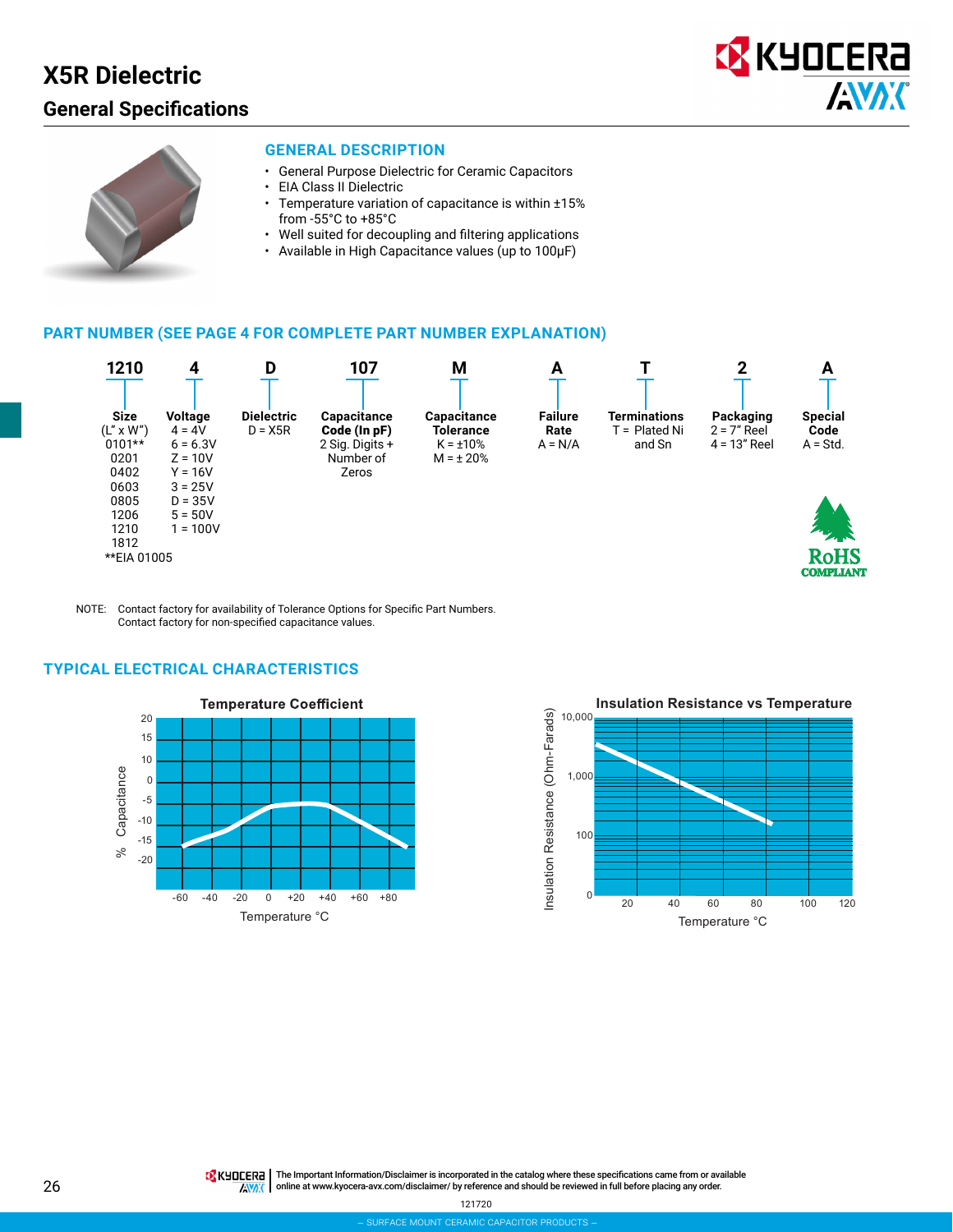# **X5R Dielectric**

## **Specifications and Test Methods**



| <b>Parameter/Test</b>                      |                                 | <b>X5R Specification Limits</b>                                                                                                                    | <b>Measuring Conditions</b>                                                                                               |  |  |  |  |  |  |  |
|--------------------------------------------|---------------------------------|----------------------------------------------------------------------------------------------------------------------------------------------------|---------------------------------------------------------------------------------------------------------------------------|--|--|--|--|--|--|--|
| <b>Operating Temperature Range</b>         |                                 | -55°C to +85°C                                                                                                                                     | Temperature Cycle Chamber                                                                                                 |  |  |  |  |  |  |  |
| Capacitance                                |                                 | Within specified tolerance                                                                                                                         |                                                                                                                           |  |  |  |  |  |  |  |
| <b>Dissipation Factor</b>                  |                                 | $\leq$ 2.5% for $\geq$ 50V DC rating<br>≤ 12.5% for 25V, 35V DC rating<br>≤ 12.5% Max. for 16V DC rating and lower<br>Contact Factory for DF by PN | Freq.: 1.0 kHz ± 10%<br>Voltage: 1.0Vrms ± .2V<br>For Cap > 10 µF, 0.5Vrms @ 120Hz                                        |  |  |  |  |  |  |  |
| <b>Insulation Resistance</b>               |                                 | 10,000MΩ or 500MΩ - μF,<br>whichever is less                                                                                                       | Charge device with rated voltage for $120 \pm 5$<br>secs @ room temp/humidity                                             |  |  |  |  |  |  |  |
| <b>Dielectric Strength</b>                 |                                 | No breakdown or visual defects                                                                                                                     | Charge device with 250% of rated voltage for 1-5<br>seconds, w/charge and discharge current limited<br>to 50 mA (max)     |  |  |  |  |  |  |  |
|                                            | Appearance                      | No defects                                                                                                                                         | Deflection: 2mm                                                                                                           |  |  |  |  |  |  |  |
| <b>Resistance to</b>                       | Capacitance<br>Variation        | $\leq \pm 12\%$                                                                                                                                    | Test Time: 30 seconds<br>1mm/sec                                                                                          |  |  |  |  |  |  |  |
| <b>Flexure</b><br><b>Stresses</b>          | Dissipation<br>Factor           | Meets Initial Values (As Above)                                                                                                                    |                                                                                                                           |  |  |  |  |  |  |  |
|                                            | Insulation<br>Resistance        | $\geq$ Initial Value x 0.3                                                                                                                         | 90 mm                                                                                                                     |  |  |  |  |  |  |  |
| <b>Solderability</b>                       |                                 | ≥ 95% of each terminal should be covered with<br>fresh solder                                                                                      | Dip device in eutectic solder at 230 ± 5°C for 5.0<br>$± 0.5$ seconds                                                     |  |  |  |  |  |  |  |
|                                            | Appearance                      | No defects, <25% leaching of either end terminal                                                                                                   |                                                                                                                           |  |  |  |  |  |  |  |
|                                            | Capacitance<br>Variation        | $\leq \pm 7.5\%$                                                                                                                                   |                                                                                                                           |  |  |  |  |  |  |  |
| <b>Resistance to</b><br><b>Solder Heat</b> | Dissipation<br>Factor           | Meets Initial Values (As Above)                                                                                                                    | Dip device in eutectic solder at 260°C for<br>60 seconds. Store at room temperature for 24 ±                              |  |  |  |  |  |  |  |
|                                            | <b>Insulation</b><br>Resistance | Meets Initial Values (As Above)                                                                                                                    | 2hours before measuring electrical properties.                                                                            |  |  |  |  |  |  |  |
|                                            | <b>Dielectric</b><br>Strength   | Meets Initial Values (As Above)                                                                                                                    |                                                                                                                           |  |  |  |  |  |  |  |
|                                            | Appearance                      | No visual defects                                                                                                                                  | Step 1: -55°C ± 2°<br>$30 \pm 3$ minutes                                                                                  |  |  |  |  |  |  |  |
|                                            | Capacitance<br>Variation        | $\leq \pm 7.5\%$                                                                                                                                   | Step 2: Room Temp<br>$\leq$ 3 minutes                                                                                     |  |  |  |  |  |  |  |
| <b>Thermal Shock</b>                       | Dissipation<br>Factor           | Meets Initial Values (As Above)                                                                                                                    | Step 3: $+85^{\circ}$ C $\pm 2^{\circ}$<br>$30 \pm 3$ minutes                                                             |  |  |  |  |  |  |  |
|                                            | Insulation<br>Resistance        | Meets Initial Values (As Above)                                                                                                                    | Step 4: Room Temp<br>$\leq$ 3 minutes                                                                                     |  |  |  |  |  |  |  |
|                                            | <b>Dielectric</b><br>Strength   | Meets Initial Values (As Above)                                                                                                                    | Repeat for 5 cycles and measure after $24 \pm 2$<br>hours at room temperature                                             |  |  |  |  |  |  |  |
|                                            | Appearance                      | No visual defects                                                                                                                                  | Charge device with 1.5X rated voltage in test                                                                             |  |  |  |  |  |  |  |
|                                            | Capacitance<br>Variation        | $\leq \pm 12.5\%$                                                                                                                                  | chamber set at 85°C ± 2°C for 1000 hours<br>$(+48,-0).$                                                                   |  |  |  |  |  |  |  |
| <b>Load Life</b>                           | Dissipation<br>Factor           | ≤ Initial Value x 2.0 (See Above)                                                                                                                  | Note: Contact factory for *optional specification<br>part numbers that are tested at < 1.5X rated                         |  |  |  |  |  |  |  |
|                                            | Insulation<br>Resistance        | $\ge$ Initial Value x 0.3 (See Above)                                                                                                              | voltage.                                                                                                                  |  |  |  |  |  |  |  |
|                                            | <b>Dielectric</b><br>Strength   | Meets Initial Values (As Above)                                                                                                                    | Remove from test chamber and stabilize at room<br>temperature for $24 \pm 2$ hours                                        |  |  |  |  |  |  |  |
|                                            | Appearance                      | No visual defects                                                                                                                                  |                                                                                                                           |  |  |  |  |  |  |  |
|                                            | Capacitance<br>Variation        | $\leq \pm 12.5\%$                                                                                                                                  | Store in a test chamber set at 85 $\degree$ C ± 2 $\degree$ C/85% ±<br>5% relative humidity for 1000 hours (+48, -0) with |  |  |  |  |  |  |  |
| Load<br><b>Humidity</b>                    | Dissipation<br>Factor           | ≤ Initial Value x 2.0 (See Above)                                                                                                                  | rated voltage applied.                                                                                                    |  |  |  |  |  |  |  |
|                                            | Insulation<br>Resistance        | $\ge$ Initial Value x 0.3 (See Above)                                                                                                              | Remove from chamber and stabilize at room<br>temperature and humidity for                                                 |  |  |  |  |  |  |  |
|                                            | <b>Dielectric</b><br>Strength   | Meets Initial Values (As Above)                                                                                                                    | $24 \pm 2$ hours before measuring.                                                                                        |  |  |  |  |  |  |  |

The Important Information/Disclaimer is incorporated in the catalog where these specifications came from or available<br>online at [www.kyocera-avx.com/disclaimer/](http://www.avx.com/disclaimer/) by reference and should be reviewed in full before placing any

042418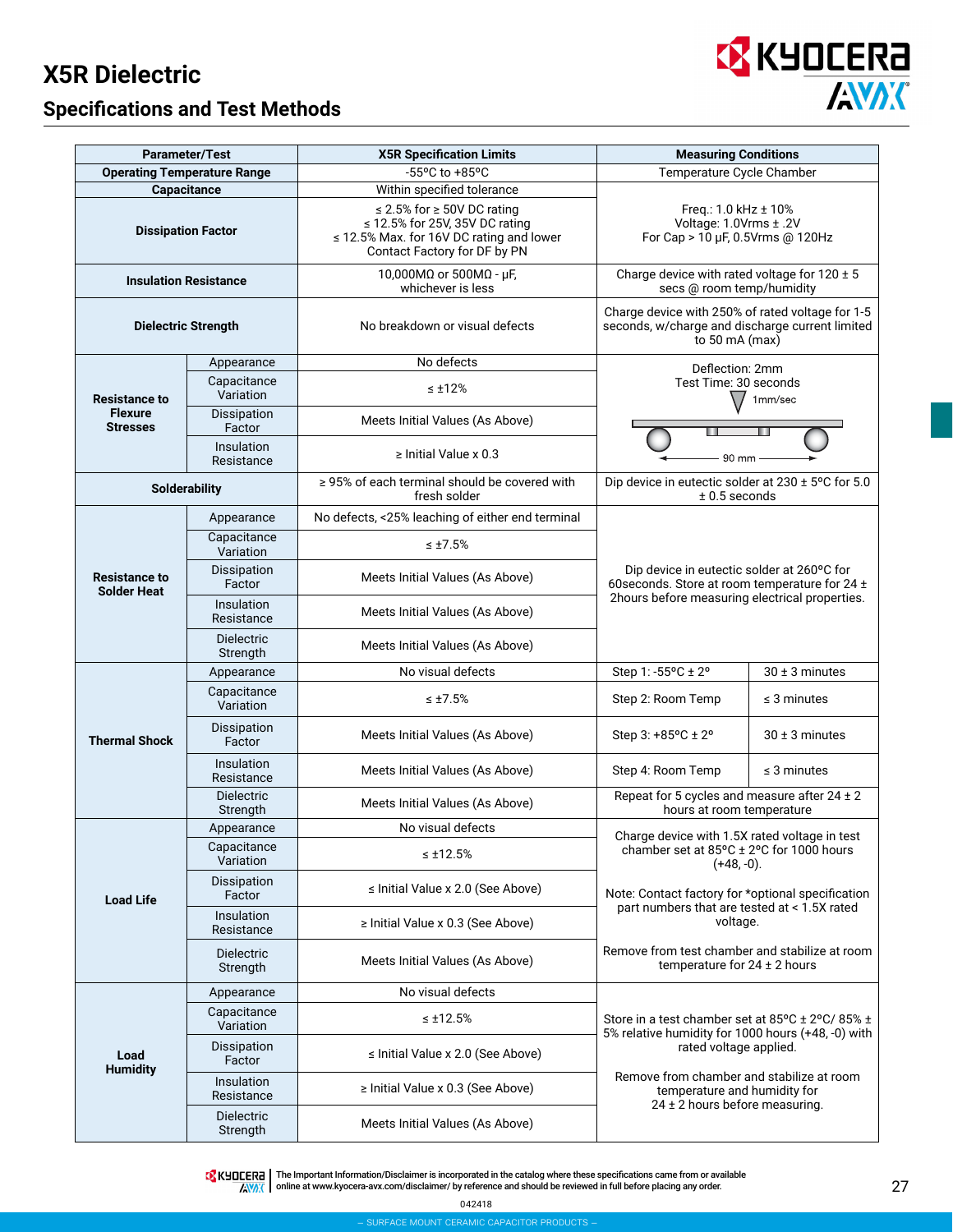

#### **PREFERRED SIZES ARE SHADED**

|              | <b>Case Size</b> |             | $0101*$                                 |                 |                |                                              | 0201                                   |                |                | 0402<br>0603                           |              |                     |              | 0805           |              |                                        |                         |              |                     |              |    |                                        |                                        |                |                 |                     |                   |              |              |
|--------------|------------------|-------------|-----------------------------------------|-----------------|----------------|----------------------------------------------|----------------------------------------|----------------|----------------|----------------------------------------|--------------|---------------------|--------------|----------------|--------------|----------------------------------------|-------------------------|--------------|---------------------|--------------|----|----------------------------------------|----------------------------------------|----------------|-----------------|---------------------|-------------------|--------------|--------------|
|              | <b>Soldering</b> |             | <b>Reflow Only</b>                      |                 |                |                                              | <b>Reflow Only</b>                     |                |                |                                        |              | Reflow/Wave         |              |                |              |                                        |                         |              | Reflow/Wfeve        |              |    |                                        |                                        |                |                 | Reflow/Wfeve        |                   |              |              |
|              | Packaging        |             | Paper/Embossed                          |                 |                |                                              | <b>All Paper</b>                       |                |                |                                        |              | <b>All Paper</b>    |              |                |              | <b>All Paper</b>                       |                         |              |                     |              |    |                                        | Paper/Embossed                         |                |                 |                     |                   |              |              |
| (L) Length   |                  | mm<br>(in.) | $0.40 \pm 0.02$<br>$(0.016 \pm 0.0008)$ |                 |                |                                              | $0.60 \pm 0.09$<br>$(0.024 \pm 0.004)$ |                |                | $1.00 \pm 0.20$<br>$(0.040 \pm 0.008)$ |              |                     |              |                |              | $1.60 \pm 0.20$<br>$(0.063 \pm 0.008)$ |                         |              |                     |              |    | $2.01 \pm 0.20$<br>$(0.079 \pm 0.008)$ |                                        |                |                 |                     |                   |              |              |
| W) Width     |                  | mm<br>(in.) | $(0.008 \pm 0.0008)$                    | $0.20 \pm 0.02$ |                | $0.30 \pm 0.09$<br>$(0.011 \pm 0.004)$       |                                        |                |                | $0.50 \pm 0.20$<br>$(0.020 \pm 0.008)$ |              |                     |              |                |              | $0.80 \pm 0.20$<br>$(0.031 \pm 0.008)$ |                         |              |                     |              |    |                                        | $1.25 \pm 0.20$<br>$(0.049 \pm 0.008)$ |                |                 |                     |                   |              |              |
|              |                  | mm          | $0.10 \pm 0.04$                         |                 |                | $0.15 \pm 0.05$                              |                                        |                |                |                                        |              | $0.25 \pm 0.15$     |              |                |              |                                        |                         |              | $0.35 \pm 0.15$     |              |    |                                        |                                        |                |                 | $0.50 \pm 0.25$     |                   |              |              |
| (t) Terminal |                  | (in.)       | $(0.004 \pm 0.0016)$                    |                 |                |                                              |                                        |                |                |                                        |              | $(0.010 \pm 0.006)$ |              |                |              |                                        |                         |              | $(0.014 \pm 0.006)$ |              |    |                                        |                                        |                |                 | $(0.020 \pm 0.010)$ |                   |              |              |
|              | Voltage:         |             | 6.3                                     | 10              | $\overline{4}$ | $(0.006 \pm 0.002)$<br>6.3<br>10<br>25<br>16 |                                        |                |                | $\overline{4}$                         | 6.3          | 10                  | 16           | 25             | 50           | $\overline{4}$                         | 6.3                     | 10           | 16                  | 25           | 35 | 50                                     | $\overline{4}$                         | 6.3            | 10 <sup>1</sup> | 16                  | 25                | 35           | 50           |
| Cap (pF)     | 100              | 101         |                                         | B               |                |                                              |                                        |                | A              |                                        |              |                     |              |                |              |                                        |                         |              |                     |              |    |                                        |                                        |                |                 |                     |                   |              |              |
|              | 150              | 151         |                                         | B               |                |                                              |                                        |                | $\overline{A}$ |                                        |              |                     |              |                |              |                                        |                         |              |                     |              |    |                                        |                                        |                |                 |                     |                   |              |              |
|              | 220              | 221         |                                         | B               |                |                                              |                                        |                | $\overline{A}$ |                                        |              |                     |              |                | $\mathbf{C}$ |                                        |                         |              |                     |              |    |                                        |                                        |                |                 |                     |                   |              |              |
|              | 330              | 331         |                                         | B               |                |                                              |                                        |                | $\overline{A}$ |                                        |              |                     |              |                | $\mathbf{C}$ |                                        |                         |              |                     |              |    |                                        |                                        |                |                 |                     |                   |              |              |
|              | 470              | 471         |                                         | B               |                |                                              |                                        |                | $\overline{A}$ |                                        |              |                     |              |                | $\mathbf{C}$ |                                        |                         |              |                     |              |    |                                        |                                        |                |                 |                     |                   |              |              |
|              | 680              | 681         |                                         | B               |                |                                              |                                        |                | $\overline{A}$ |                                        |              |                     |              |                | $\mathbf{C}$ |                                        |                         |              |                     |              |    |                                        |                                        |                |                 |                     |                   |              |              |
|              | 1000             | 102         |                                         | B               |                |                                              |                                        | $\mathsf{A}$   | A              |                                        |              |                     |              |                | $\mathbf{C}$ |                                        |                         |              |                     |              |    |                                        |                                        |                |                 |                     |                   |              |              |
|              | 1500             | 152         | B.                                      | B               |                |                                              |                                        | $\mathsf{A}$   | A              |                                        |              |                     |              |                | $\mathbf{C}$ |                                        |                         |              |                     |              |    |                                        |                                        |                |                 |                     |                   |              |              |
|              | 2200             | 222         | B.                                      | B               |                |                                              | $\mathsf{A}$                           | $\overline{A}$ | $\overline{A}$ |                                        |              |                     |              |                | $\mathbf{C}$ |                                        |                         |              |                     |              |    |                                        |                                        |                |                 |                     |                   |              |              |
|              | 3300             | 332         | B                                       | B               |                |                                              | A                                      | $\mathsf{A}$   | A              |                                        |              |                     |              |                | $\mathbf{C}$ |                                        |                         |              |                     |              |    |                                        |                                        |                |                 |                     |                   |              |              |
|              | 4700             | 472         | B.                                      | B               |                |                                              | $\overline{A}$                         | $\mathsf{A}$   | $\overline{A}$ |                                        |              |                     |              | $\mathbf{C}$   |              |                                        |                         |              |                     |              |    | G                                      |                                        |                |                 |                     |                   |              |              |
|              | 6800             | 682         | B.                                      | B               |                |                                              | $\overline{A}$                         | $\overline{A}$ | A              |                                        |              |                     |              | $\overline{c}$ |              |                                        |                         |              |                     |              |    | $\overline{G}$                         |                                        |                |                 |                     |                   |              |              |
| Cap (µF)     | 0.01             | 103         | B                                       | B               |                |                                              | $\overline{A}$                         | $\overline{A}$ | $\overline{A}$ |                                        |              |                     |              | C              |              |                                        |                         |              |                     | G            | G  | G                                      |                                        |                |                 |                     |                   |              |              |
|              | 0.015            | 150         | B                                       |                 |                |                                              |                                        |                |                |                                        |              |                     |              | $\mathbf{C}$   |              |                                        |                         |              |                     | G            | G  | G                                      |                                        |                |                 |                     |                   |              |              |
|              | 0.022            | 223         | B                                       |                 |                | $\overline{A}$                               | $\mathsf{A}$                           | $\mathsf{A}$   | $\overline{A}$ |                                        |              |                     | $\mathbf{C}$ | $\mathbf{C}$   |              |                                        |                         |              |                     | G            | G  | G                                      |                                        |                |                 |                     |                   |              | $\mathsf{N}$ |
|              | 0.033            | 333         | B                                       |                 |                |                                              |                                        |                |                |                                        |              |                     | $\mathbf{C}$ |                |              |                                        |                         |              |                     | G            | G  | G                                      |                                        |                |                 |                     |                   |              | N            |
|              | 0.047            | 473         | B                                       |                 |                | $\overline{A}$                               | $\mathsf{A}$                           | $\overline{A}$ | $\overline{A}$ |                                        |              |                     | $\mathbf{C}$ | $\mathbf{C}$   |              |                                        |                         |              |                     | G            | G  | G                                      |                                        |                |                 |                     |                   |              | N            |
|              | 0.068            | 689         | B                                       |                 |                |                                              |                                        |                |                |                                        |              |                     | $\mathbf{C}$ |                |              |                                        |                         |              |                     | G            |    | G                                      |                                        |                |                 |                     |                   |              | ${\sf N}$    |
|              | 0.1              | 104<br>154  | B.                                      |                 |                | $\mathsf{A}$                                 | $\mathsf{A}$                           | $\overline{A}$ | $\overline{A}$ |                                        |              | $\mathbf{C}$        | $\mathbf{C}$ | $\mathbf{C}$   | $\mathbf{C}$ |                                        |                         |              |                     | G<br>G       | G  | G                                      |                                        |                |                 |                     | N<br>$\mathsf{N}$ | N            | N            |
|              | 0.15<br>0.22     | 224         | $\overline{B}$                          |                 |                |                                              |                                        |                |                |                                        | $\mathbf{C}$ | $\mathbf{C}$        | $\mathbf{C}$ | $\mathbf{C}$   | $\mathbf{C}$ |                                        |                         |              | G                   | G            |    |                                        |                                        |                |                 |                     | $\mathsf{N}$      | N            | N            |
|              | 0.33             | 334         |                                         |                 | $\mathsf{A}$   | A                                            | A                                      |                |                |                                        |              |                     |              |                |              |                                        |                         |              | G                   | G            |    |                                        |                                        |                |                 |                     | N                 | $\mathsf{N}$ |              |
|              | 0.47             | 474         | B                                       |                 | A              | $\overline{A}$                               |                                        |                |                | $\mathbf{C}$                           | $\mathbf{C}$ | $\mathbf{C}$        | $\mathbf{C}$ | $\mathbf{C}$   | E            |                                        |                         |              | G                   | $\mathbf{J}$ |    |                                        |                                        |                |                 |                     | N                 | P            | P            |
|              | 0.68             | 684         |                                         |                 |                |                                              |                                        |                |                |                                        |              |                     |              |                |              |                                        |                         |              | G                   |              |    |                                        |                                        |                |                 |                     | N                 |              |              |
|              | 1.0              | 105         |                                         |                 | $\overline{A}$ | $\overline{A}$                               | $\mathsf{C}$                           | $\mathbf{C}$   |                | $\mathbf{C}$                           | $\mathbf{C}$ | $\mathbf{C}$        | $\mathbf{C}$ | $\mathbf{C}$   |              | G                                      | G                       | G            | G                   | $\mathbf{J}$ | G  | G                                      |                                        |                |                 | N                   | $\mathsf{N}$      | P            | P            |
|              | 1.5              | 155         |                                         |                 |                |                                              |                                        |                |                |                                        |              |                     |              |                |              |                                        |                         |              |                     |              |    |                                        |                                        |                |                 |                     |                   |              |              |
|              | 2.2              | 225         |                                         |                 | $\mathbf{C}$   | $\mathbf{C}$                                 | $\mathbf{C}$                           |                |                | $\mathbf{C}$                           | $\mathbf{C}$ | $\mathbf{C}$        | $\mathbf{C}$ | $\mathbf{C}$   |              | G                                      | G                       | J            | J                   | $\mathsf{J}$ | K  | K                                      |                                        |                | N               | N                   | P                 | P            | P            |
|              | 3.3              | 335         |                                         |                 |                |                                              |                                        |                |                |                                        |              |                     |              |                |              | J                                      | J                       | J            | J                   |              |    |                                        |                                        | N              | $\mathsf{N}$    |                     |                   |              |              |
|              | 4.7              | 475         |                                         |                 | $\mathbf{C}$   | $\mathsf{C}$                                 |                                        |                |                | E.                                     | E.           | E                   | E            |                |              |                                        | J                       | $\mathbf{J}$ | G                   | Κ            |    |                                        | N                                      | P              | J               | N                   | $\mathsf{N}$      | P            | P            |
|              | 10               | 106         |                                         |                 |                |                                              |                                        |                |                | E.                                     | E            | E                   |              |                |              | K                                      | J                       | K            | K                   | K            |    |                                        | P                                      | P              | P               | P                   | P                 |              |              |
|              | $\overline{22}$  | 226         |                                         |                 |                |                                              |                                        |                |                | E.                                     | G            |                     |              |                |              | K                                      | $\overline{\mathsf{K}}$ | K            |                     |              |    |                                        | $\overline{P}$                         | $\overline{P}$ | P               | $\overline{P}$      | $\overline{P}$    |              |              |
|              | 47               | 476         |                                         |                 |                |                                              |                                        |                |                |                                        |              |                     |              |                |              | K                                      | K                       |              |                     |              |    |                                        | P                                      | P              | P               |                     |                   |              |              |
|              | 100              | 107         |                                         |                 |                |                                              |                                        |                |                |                                        |              |                     |              |                |              |                                        |                         |              |                     |              |    |                                        |                                        |                |                 |                     |                   |              |              |
|              | Voltage:         |             | 6.3                                     | 10              | $\overline{4}$ | 6.3                                          | 10                                     | 16             | 25             | $\overline{4}$                         | 6.3          | 10                  | 16           | 25             | 50           | $\overline{4}$                         | 6.3                     | 10           | 16                  | 25           | 35 | 50                                     | 4                                      | 6.3            | 10              | 16                  | 25                | 35           | 50           |
|              | <b>Case Size</b> |             |                                         | $0101*$         |                |                                              | 0201                                   |                |                |                                        |              |                     | 0402         |                |              |                                        |                         |              | 0603                |              |    |                                        |                                        |                |                 | 0805                |                   |              |              |

| Letter                   | $\sim$          |                 |                 |                 | u               |                 | N               | M               | . .             |                 |                 | $\bullet$<br>$\ddot{\phantom{a}}$ | $\bullet$       |                 |
|--------------------------|-----------------|-----------------|-----------------|-----------------|-----------------|-----------------|-----------------|-----------------|-----------------|-----------------|-----------------|-----------------------------------|-----------------|-----------------|
| Max.<br><b>Thickness</b> | 0.33<br>(0.013) | 0.22<br>(0.009) | 0.56<br>(0.022) | 0.71<br>(0.028) | 0.90<br>(0.035) | 0.94<br>(0.037) | 1.02<br>(0.040) | 1.27<br>(0.050) | 1.40<br>(0.055) | 1.52<br>(0.060) | 1.78<br>(0.070) | 2.29<br>(0.090)                   | 2.54<br>(0.100) | 2.79<br>(0.110) |
|                          |                 |                 |                 | <b>PAPER</b>    |                 |                 |                 |                 |                 |                 | <b>EMBOSSED</b> |                                   |                 |                 |

PAPER and EMBOSSED available for 01005

NOTE: Contact factory for non-specified capacitance values

The Important Information/Disclaimer is incorporated in the catalog where these specifications came from or available<br>online at [www.kyocera-avx.com/disclaimer/](http://www.avx.com/disclaimer/) by reference and should be reviewed in full before placing any

120121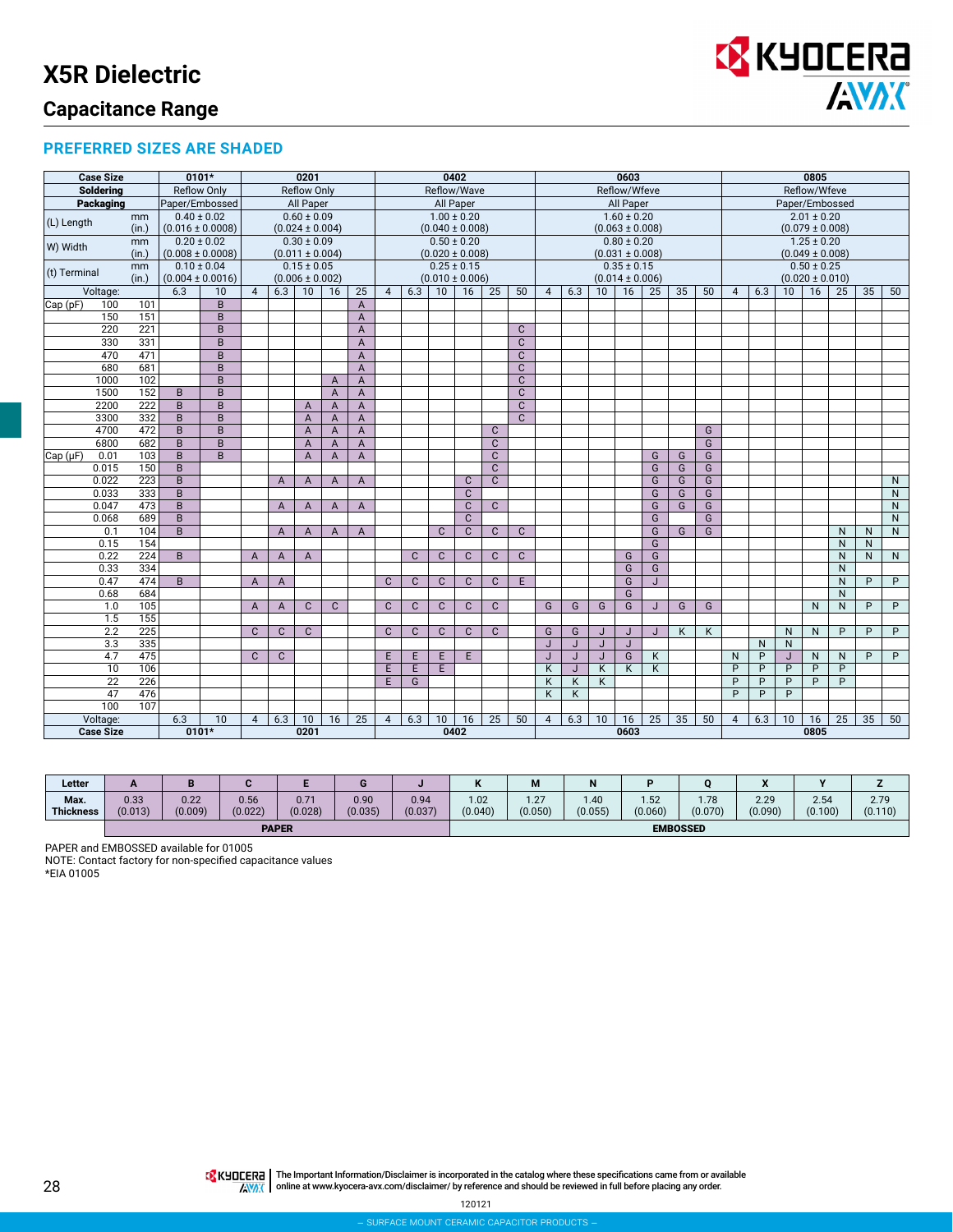

## **Capacitance Range**

#### **PREFERRED SIZES ARE SHADED**

| Reflow/Wave<br>Reflow Only<br><b>Reflow Only</b><br>Soldering<br><b>Packaging</b><br>Paper/Embossed<br>All Embossed<br>Paper/Embossed<br>$3.20 \pm 0.40$<br>$3.20 \pm 0.40$<br>$4.50 \pm 0.30$<br>mm<br>(L) Length<br>(in.)<br>$(0.126 \pm 0.016)$<br>$(0.126 \pm 0.016)$<br>$(0.177 \pm 0.012)$<br>$3.20 \pm 0.20$<br>$1.60 \pm 0.30$<br>$2.50 \pm 0.30$<br>mm<br>W) Width<br>$(0.063 \pm 0.012)$<br>$(0.098 \pm 0.012)$<br>$(0.126 \pm 0.008)$<br>(in.)<br>$0.50 \pm 0.25$<br>$0.50 \pm 0.25$<br>$0.61 \pm 0.36$<br>mm<br>(t) Terminal<br>(in.)<br>$(0.020 \pm 0.010)$<br>$(0.020 \pm 0.010)$<br>$(0.024 \pm 0.014)$<br>Voltage:<br>$\overline{4}$<br>16<br>35<br>50<br>16<br>35<br>50<br>$\overline{4}$<br>16<br>35<br>6.3<br>10<br>25<br>$\overline{4}$<br>6.3<br>10<br>25<br>6.3<br>10<br>25<br>50<br>Cap(pF)<br>100<br>101<br>151<br>150<br>220<br>221<br>331<br>330<br>471<br>470<br>680<br>681<br>1000<br>102<br>152<br>1500<br>222<br>2200<br>332<br>3300<br>4700<br>472<br>6800<br>682<br>103<br>Cap(pF)<br>0.01<br>0.015<br>150<br>0.022<br>223<br>0.033<br>333<br>473<br>0.047<br>689<br>0.068<br>104<br>0.1<br>0.15<br>154<br>224<br>0.22<br>0.33<br>334<br>0.47<br>474<br>$\pmb{\times}$<br>$\mathsf{X}$<br>$\mathsf Q$<br>Q<br>0.68<br>684<br>105<br>$\overline{\mathsf{X}}$<br>$\overline{X}$<br>1.0<br>$\mathsf Q$<br>$\mathsf Q$<br>$\mathsf{X}$<br>$\mathsf Q$<br>155<br>1.5<br>2.2<br>$\overline{225}$<br>$\mathsf{x}$<br>Z<br>Z<br>Q<br>Q<br>Q<br>Q<br>Q<br>$\overline{3.3}$<br>335<br>Q<br>Q<br>4.7<br>475<br>$\mathsf{X}$<br>$\boldsymbol{\mathsf{X}}$<br>$\pmb{\mathsf{X}}$<br>$\mathsf X$<br>$\pmb{\mathsf{X}}$<br>$\mathsf Z$<br>Z<br>X<br>X<br>Z<br>Z<br>Z<br>$\overline{\mathsf{x}}$<br>$\overline{\mathsf{x}}$<br>$\overline{\mathsf{x}}$<br>$\overline{x}$<br>$\overline{x}$<br>$\overline{x}$<br>$\overline{x}$<br>$\overline{x}$<br>$\mathsf Z$<br>$\overline{z}$<br>Z<br>106<br>$\mathsf Z$<br>Z<br>10<br>$\pmb{\times}$<br>$\overline{\mathsf{x}}$<br>$\overline{22}$<br>$\overline{226}$<br>X<br>X<br>$\overline{x}$<br>$\overline{X}$<br>$\overline{z}$<br>$\overline{z}$<br>$\overline{z}$<br>Z<br>Ζ<br>$\overline{z}$<br>Z<br>$\overline{z}$<br>Z<br>$\overline{\mathsf{x}}$<br>$\overline{\mathsf{x}}$<br>$\overline{\mathsf{X}}$<br>Z<br>Z<br>47<br>476<br>$\pmb{\mathsf{X}}$<br>Z<br>Z<br>Z<br>$\overline{100}$<br>$\overline{\mathsf{x}}$<br>Χ<br>Z<br>Z<br>107<br>Voltage:<br>$\overline{\mathbf{4}}$<br>6.3<br>25<br>35<br>6.3<br>25<br>35<br>25<br>35<br>10<br>16<br>50<br>$\overline{\mathbf{4}}$<br>10<br>16<br>50<br>4<br>6.3<br>10<br>16<br>50<br>1206<br>1210<br>1812<br><b>Case Size</b> | <b>Case Size</b> |  |  |  | 1206<br>1210 |  |  |  |  |  |  |  | 1812 |  |  |  |  |  |  |  |  |  |  |  |  |
|---------------------------------------------------------------------------------------------------------------------------------------------------------------------------------------------------------------------------------------------------------------------------------------------------------------------------------------------------------------------------------------------------------------------------------------------------------------------------------------------------------------------------------------------------------------------------------------------------------------------------------------------------------------------------------------------------------------------------------------------------------------------------------------------------------------------------------------------------------------------------------------------------------------------------------------------------------------------------------------------------------------------------------------------------------------------------------------------------------------------------------------------------------------------------------------------------------------------------------------------------------------------------------------------------------------------------------------------------------------------------------------------------------------------------------------------------------------------------------------------------------------------------------------------------------------------------------------------------------------------------------------------------------------------------------------------------------------------------------------------------------------------------------------------------------------------------------------------------------------------------------------------------------------------------------------------------------------------------------------------------------------------------------------------------------------------------------------------------------------------------------------------------------------------------------------------------------------------------------------------------------------------------------------------------------------------------------------------------------------------------------------------------------------------------------------------------------------------------------------------------------------------------------------------------------------------------------------------------------------------------------------------|------------------|--|--|--|--------------|--|--|--|--|--|--|--|------|--|--|--|--|--|--|--|--|--|--|--|--|
|                                                                                                                                                                                                                                                                                                                                                                                                                                                                                                                                                                                                                                                                                                                                                                                                                                                                                                                                                                                                                                                                                                                                                                                                                                                                                                                                                                                                                                                                                                                                                                                                                                                                                                                                                                                                                                                                                                                                                                                                                                                                                                                                                                                                                                                                                                                                                                                                                                                                                                                                                                                                                                             |                  |  |  |  |              |  |  |  |  |  |  |  |      |  |  |  |  |  |  |  |  |  |  |  |  |
|                                                                                                                                                                                                                                                                                                                                                                                                                                                                                                                                                                                                                                                                                                                                                                                                                                                                                                                                                                                                                                                                                                                                                                                                                                                                                                                                                                                                                                                                                                                                                                                                                                                                                                                                                                                                                                                                                                                                                                                                                                                                                                                                                                                                                                                                                                                                                                                                                                                                                                                                                                                                                                             |                  |  |  |  |              |  |  |  |  |  |  |  |      |  |  |  |  |  |  |  |  |  |  |  |  |
|                                                                                                                                                                                                                                                                                                                                                                                                                                                                                                                                                                                                                                                                                                                                                                                                                                                                                                                                                                                                                                                                                                                                                                                                                                                                                                                                                                                                                                                                                                                                                                                                                                                                                                                                                                                                                                                                                                                                                                                                                                                                                                                                                                                                                                                                                                                                                                                                                                                                                                                                                                                                                                             |                  |  |  |  |              |  |  |  |  |  |  |  |      |  |  |  |  |  |  |  |  |  |  |  |  |
|                                                                                                                                                                                                                                                                                                                                                                                                                                                                                                                                                                                                                                                                                                                                                                                                                                                                                                                                                                                                                                                                                                                                                                                                                                                                                                                                                                                                                                                                                                                                                                                                                                                                                                                                                                                                                                                                                                                                                                                                                                                                                                                                                                                                                                                                                                                                                                                                                                                                                                                                                                                                                                             |                  |  |  |  |              |  |  |  |  |  |  |  |      |  |  |  |  |  |  |  |  |  |  |  |  |
|                                                                                                                                                                                                                                                                                                                                                                                                                                                                                                                                                                                                                                                                                                                                                                                                                                                                                                                                                                                                                                                                                                                                                                                                                                                                                                                                                                                                                                                                                                                                                                                                                                                                                                                                                                                                                                                                                                                                                                                                                                                                                                                                                                                                                                                                                                                                                                                                                                                                                                                                                                                                                                             |                  |  |  |  |              |  |  |  |  |  |  |  |      |  |  |  |  |  |  |  |  |  |  |  |  |
|                                                                                                                                                                                                                                                                                                                                                                                                                                                                                                                                                                                                                                                                                                                                                                                                                                                                                                                                                                                                                                                                                                                                                                                                                                                                                                                                                                                                                                                                                                                                                                                                                                                                                                                                                                                                                                                                                                                                                                                                                                                                                                                                                                                                                                                                                                                                                                                                                                                                                                                                                                                                                                             |                  |  |  |  |              |  |  |  |  |  |  |  |      |  |  |  |  |  |  |  |  |  |  |  |  |
|                                                                                                                                                                                                                                                                                                                                                                                                                                                                                                                                                                                                                                                                                                                                                                                                                                                                                                                                                                                                                                                                                                                                                                                                                                                                                                                                                                                                                                                                                                                                                                                                                                                                                                                                                                                                                                                                                                                                                                                                                                                                                                                                                                                                                                                                                                                                                                                                                                                                                                                                                                                                                                             |                  |  |  |  |              |  |  |  |  |  |  |  |      |  |  |  |  |  |  |  |  |  |  |  |  |
|                                                                                                                                                                                                                                                                                                                                                                                                                                                                                                                                                                                                                                                                                                                                                                                                                                                                                                                                                                                                                                                                                                                                                                                                                                                                                                                                                                                                                                                                                                                                                                                                                                                                                                                                                                                                                                                                                                                                                                                                                                                                                                                                                                                                                                                                                                                                                                                                                                                                                                                                                                                                                                             |                  |  |  |  |              |  |  |  |  |  |  |  |      |  |  |  |  |  |  |  |  |  |  |  |  |
|                                                                                                                                                                                                                                                                                                                                                                                                                                                                                                                                                                                                                                                                                                                                                                                                                                                                                                                                                                                                                                                                                                                                                                                                                                                                                                                                                                                                                                                                                                                                                                                                                                                                                                                                                                                                                                                                                                                                                                                                                                                                                                                                                                                                                                                                                                                                                                                                                                                                                                                                                                                                                                             |                  |  |  |  |              |  |  |  |  |  |  |  |      |  |  |  |  |  |  |  |  |  |  |  |  |
|                                                                                                                                                                                                                                                                                                                                                                                                                                                                                                                                                                                                                                                                                                                                                                                                                                                                                                                                                                                                                                                                                                                                                                                                                                                                                                                                                                                                                                                                                                                                                                                                                                                                                                                                                                                                                                                                                                                                                                                                                                                                                                                                                                                                                                                                                                                                                                                                                                                                                                                                                                                                                                             |                  |  |  |  |              |  |  |  |  |  |  |  |      |  |  |  |  |  |  |  |  |  |  |  |  |
|                                                                                                                                                                                                                                                                                                                                                                                                                                                                                                                                                                                                                                                                                                                                                                                                                                                                                                                                                                                                                                                                                                                                                                                                                                                                                                                                                                                                                                                                                                                                                                                                                                                                                                                                                                                                                                                                                                                                                                                                                                                                                                                                                                                                                                                                                                                                                                                                                                                                                                                                                                                                                                             |                  |  |  |  |              |  |  |  |  |  |  |  |      |  |  |  |  |  |  |  |  |  |  |  |  |
|                                                                                                                                                                                                                                                                                                                                                                                                                                                                                                                                                                                                                                                                                                                                                                                                                                                                                                                                                                                                                                                                                                                                                                                                                                                                                                                                                                                                                                                                                                                                                                                                                                                                                                                                                                                                                                                                                                                                                                                                                                                                                                                                                                                                                                                                                                                                                                                                                                                                                                                                                                                                                                             |                  |  |  |  |              |  |  |  |  |  |  |  |      |  |  |  |  |  |  |  |  |  |  |  |  |
|                                                                                                                                                                                                                                                                                                                                                                                                                                                                                                                                                                                                                                                                                                                                                                                                                                                                                                                                                                                                                                                                                                                                                                                                                                                                                                                                                                                                                                                                                                                                                                                                                                                                                                                                                                                                                                                                                                                                                                                                                                                                                                                                                                                                                                                                                                                                                                                                                                                                                                                                                                                                                                             |                  |  |  |  |              |  |  |  |  |  |  |  |      |  |  |  |  |  |  |  |  |  |  |  |  |
|                                                                                                                                                                                                                                                                                                                                                                                                                                                                                                                                                                                                                                                                                                                                                                                                                                                                                                                                                                                                                                                                                                                                                                                                                                                                                                                                                                                                                                                                                                                                                                                                                                                                                                                                                                                                                                                                                                                                                                                                                                                                                                                                                                                                                                                                                                                                                                                                                                                                                                                                                                                                                                             |                  |  |  |  |              |  |  |  |  |  |  |  |      |  |  |  |  |  |  |  |  |  |  |  |  |
|                                                                                                                                                                                                                                                                                                                                                                                                                                                                                                                                                                                                                                                                                                                                                                                                                                                                                                                                                                                                                                                                                                                                                                                                                                                                                                                                                                                                                                                                                                                                                                                                                                                                                                                                                                                                                                                                                                                                                                                                                                                                                                                                                                                                                                                                                                                                                                                                                                                                                                                                                                                                                                             |                  |  |  |  |              |  |  |  |  |  |  |  |      |  |  |  |  |  |  |  |  |  |  |  |  |
|                                                                                                                                                                                                                                                                                                                                                                                                                                                                                                                                                                                                                                                                                                                                                                                                                                                                                                                                                                                                                                                                                                                                                                                                                                                                                                                                                                                                                                                                                                                                                                                                                                                                                                                                                                                                                                                                                                                                                                                                                                                                                                                                                                                                                                                                                                                                                                                                                                                                                                                                                                                                                                             |                  |  |  |  |              |  |  |  |  |  |  |  |      |  |  |  |  |  |  |  |  |  |  |  |  |
|                                                                                                                                                                                                                                                                                                                                                                                                                                                                                                                                                                                                                                                                                                                                                                                                                                                                                                                                                                                                                                                                                                                                                                                                                                                                                                                                                                                                                                                                                                                                                                                                                                                                                                                                                                                                                                                                                                                                                                                                                                                                                                                                                                                                                                                                                                                                                                                                                                                                                                                                                                                                                                             |                  |  |  |  |              |  |  |  |  |  |  |  |      |  |  |  |  |  |  |  |  |  |  |  |  |
|                                                                                                                                                                                                                                                                                                                                                                                                                                                                                                                                                                                                                                                                                                                                                                                                                                                                                                                                                                                                                                                                                                                                                                                                                                                                                                                                                                                                                                                                                                                                                                                                                                                                                                                                                                                                                                                                                                                                                                                                                                                                                                                                                                                                                                                                                                                                                                                                                                                                                                                                                                                                                                             |                  |  |  |  |              |  |  |  |  |  |  |  |      |  |  |  |  |  |  |  |  |  |  |  |  |
|                                                                                                                                                                                                                                                                                                                                                                                                                                                                                                                                                                                                                                                                                                                                                                                                                                                                                                                                                                                                                                                                                                                                                                                                                                                                                                                                                                                                                                                                                                                                                                                                                                                                                                                                                                                                                                                                                                                                                                                                                                                                                                                                                                                                                                                                                                                                                                                                                                                                                                                                                                                                                                             |                  |  |  |  |              |  |  |  |  |  |  |  |      |  |  |  |  |  |  |  |  |  |  |  |  |
|                                                                                                                                                                                                                                                                                                                                                                                                                                                                                                                                                                                                                                                                                                                                                                                                                                                                                                                                                                                                                                                                                                                                                                                                                                                                                                                                                                                                                                                                                                                                                                                                                                                                                                                                                                                                                                                                                                                                                                                                                                                                                                                                                                                                                                                                                                                                                                                                                                                                                                                                                                                                                                             |                  |  |  |  |              |  |  |  |  |  |  |  |      |  |  |  |  |  |  |  |  |  |  |  |  |
|                                                                                                                                                                                                                                                                                                                                                                                                                                                                                                                                                                                                                                                                                                                                                                                                                                                                                                                                                                                                                                                                                                                                                                                                                                                                                                                                                                                                                                                                                                                                                                                                                                                                                                                                                                                                                                                                                                                                                                                                                                                                                                                                                                                                                                                                                                                                                                                                                                                                                                                                                                                                                                             |                  |  |  |  |              |  |  |  |  |  |  |  |      |  |  |  |  |  |  |  |  |  |  |  |  |
|                                                                                                                                                                                                                                                                                                                                                                                                                                                                                                                                                                                                                                                                                                                                                                                                                                                                                                                                                                                                                                                                                                                                                                                                                                                                                                                                                                                                                                                                                                                                                                                                                                                                                                                                                                                                                                                                                                                                                                                                                                                                                                                                                                                                                                                                                                                                                                                                                                                                                                                                                                                                                                             |                  |  |  |  |              |  |  |  |  |  |  |  |      |  |  |  |  |  |  |  |  |  |  |  |  |
|                                                                                                                                                                                                                                                                                                                                                                                                                                                                                                                                                                                                                                                                                                                                                                                                                                                                                                                                                                                                                                                                                                                                                                                                                                                                                                                                                                                                                                                                                                                                                                                                                                                                                                                                                                                                                                                                                                                                                                                                                                                                                                                                                                                                                                                                                                                                                                                                                                                                                                                                                                                                                                             |                  |  |  |  |              |  |  |  |  |  |  |  |      |  |  |  |  |  |  |  |  |  |  |  |  |
|                                                                                                                                                                                                                                                                                                                                                                                                                                                                                                                                                                                                                                                                                                                                                                                                                                                                                                                                                                                                                                                                                                                                                                                                                                                                                                                                                                                                                                                                                                                                                                                                                                                                                                                                                                                                                                                                                                                                                                                                                                                                                                                                                                                                                                                                                                                                                                                                                                                                                                                                                                                                                                             |                  |  |  |  |              |  |  |  |  |  |  |  |      |  |  |  |  |  |  |  |  |  |  |  |  |
|                                                                                                                                                                                                                                                                                                                                                                                                                                                                                                                                                                                                                                                                                                                                                                                                                                                                                                                                                                                                                                                                                                                                                                                                                                                                                                                                                                                                                                                                                                                                                                                                                                                                                                                                                                                                                                                                                                                                                                                                                                                                                                                                                                                                                                                                                                                                                                                                                                                                                                                                                                                                                                             |                  |  |  |  |              |  |  |  |  |  |  |  |      |  |  |  |  |  |  |  |  |  |  |  |  |
|                                                                                                                                                                                                                                                                                                                                                                                                                                                                                                                                                                                                                                                                                                                                                                                                                                                                                                                                                                                                                                                                                                                                                                                                                                                                                                                                                                                                                                                                                                                                                                                                                                                                                                                                                                                                                                                                                                                                                                                                                                                                                                                                                                                                                                                                                                                                                                                                                                                                                                                                                                                                                                             |                  |  |  |  |              |  |  |  |  |  |  |  |      |  |  |  |  |  |  |  |  |  |  |  |  |
|                                                                                                                                                                                                                                                                                                                                                                                                                                                                                                                                                                                                                                                                                                                                                                                                                                                                                                                                                                                                                                                                                                                                                                                                                                                                                                                                                                                                                                                                                                                                                                                                                                                                                                                                                                                                                                                                                                                                                                                                                                                                                                                                                                                                                                                                                                                                                                                                                                                                                                                                                                                                                                             |                  |  |  |  |              |  |  |  |  |  |  |  |      |  |  |  |  |  |  |  |  |  |  |  |  |
|                                                                                                                                                                                                                                                                                                                                                                                                                                                                                                                                                                                                                                                                                                                                                                                                                                                                                                                                                                                                                                                                                                                                                                                                                                                                                                                                                                                                                                                                                                                                                                                                                                                                                                                                                                                                                                                                                                                                                                                                                                                                                                                                                                                                                                                                                                                                                                                                                                                                                                                                                                                                                                             |                  |  |  |  |              |  |  |  |  |  |  |  |      |  |  |  |  |  |  |  |  |  |  |  |  |
|                                                                                                                                                                                                                                                                                                                                                                                                                                                                                                                                                                                                                                                                                                                                                                                                                                                                                                                                                                                                                                                                                                                                                                                                                                                                                                                                                                                                                                                                                                                                                                                                                                                                                                                                                                                                                                                                                                                                                                                                                                                                                                                                                                                                                                                                                                                                                                                                                                                                                                                                                                                                                                             |                  |  |  |  |              |  |  |  |  |  |  |  |      |  |  |  |  |  |  |  |  |  |  |  |  |
|                                                                                                                                                                                                                                                                                                                                                                                                                                                                                                                                                                                                                                                                                                                                                                                                                                                                                                                                                                                                                                                                                                                                                                                                                                                                                                                                                                                                                                                                                                                                                                                                                                                                                                                                                                                                                                                                                                                                                                                                                                                                                                                                                                                                                                                                                                                                                                                                                                                                                                                                                                                                                                             |                  |  |  |  |              |  |  |  |  |  |  |  |      |  |  |  |  |  |  |  |  |  |  |  |  |
|                                                                                                                                                                                                                                                                                                                                                                                                                                                                                                                                                                                                                                                                                                                                                                                                                                                                                                                                                                                                                                                                                                                                                                                                                                                                                                                                                                                                                                                                                                                                                                                                                                                                                                                                                                                                                                                                                                                                                                                                                                                                                                                                                                                                                                                                                                                                                                                                                                                                                                                                                                                                                                             |                  |  |  |  |              |  |  |  |  |  |  |  |      |  |  |  |  |  |  |  |  |  |  |  |  |
|                                                                                                                                                                                                                                                                                                                                                                                                                                                                                                                                                                                                                                                                                                                                                                                                                                                                                                                                                                                                                                                                                                                                                                                                                                                                                                                                                                                                                                                                                                                                                                                                                                                                                                                                                                                                                                                                                                                                                                                                                                                                                                                                                                                                                                                                                                                                                                                                                                                                                                                                                                                                                                             |                  |  |  |  |              |  |  |  |  |  |  |  |      |  |  |  |  |  |  |  |  |  |  |  |  |
|                                                                                                                                                                                                                                                                                                                                                                                                                                                                                                                                                                                                                                                                                                                                                                                                                                                                                                                                                                                                                                                                                                                                                                                                                                                                                                                                                                                                                                                                                                                                                                                                                                                                                                                                                                                                                                                                                                                                                                                                                                                                                                                                                                                                                                                                                                                                                                                                                                                                                                                                                                                                                                             |                  |  |  |  |              |  |  |  |  |  |  |  |      |  |  |  |  |  |  |  |  |  |  |  |  |
|                                                                                                                                                                                                                                                                                                                                                                                                                                                                                                                                                                                                                                                                                                                                                                                                                                                                                                                                                                                                                                                                                                                                                                                                                                                                                                                                                                                                                                                                                                                                                                                                                                                                                                                                                                                                                                                                                                                                                                                                                                                                                                                                                                                                                                                                                                                                                                                                                                                                                                                                                                                                                                             |                  |  |  |  |              |  |  |  |  |  |  |  |      |  |  |  |  |  |  |  |  |  |  |  |  |
|                                                                                                                                                                                                                                                                                                                                                                                                                                                                                                                                                                                                                                                                                                                                                                                                                                                                                                                                                                                                                                                                                                                                                                                                                                                                                                                                                                                                                                                                                                                                                                                                                                                                                                                                                                                                                                                                                                                                                                                                                                                                                                                                                                                                                                                                                                                                                                                                                                                                                                                                                                                                                                             |                  |  |  |  |              |  |  |  |  |  |  |  |      |  |  |  |  |  |  |  |  |  |  |  |  |
|                                                                                                                                                                                                                                                                                                                                                                                                                                                                                                                                                                                                                                                                                                                                                                                                                                                                                                                                                                                                                                                                                                                                                                                                                                                                                                                                                                                                                                                                                                                                                                                                                                                                                                                                                                                                                                                                                                                                                                                                                                                                                                                                                                                                                                                                                                                                                                                                                                                                                                                                                                                                                                             |                  |  |  |  |              |  |  |  |  |  |  |  |      |  |  |  |  |  |  |  |  |  |  |  |  |
|                                                                                                                                                                                                                                                                                                                                                                                                                                                                                                                                                                                                                                                                                                                                                                                                                                                                                                                                                                                                                                                                                                                                                                                                                                                                                                                                                                                                                                                                                                                                                                                                                                                                                                                                                                                                                                                                                                                                                                                                                                                                                                                                                                                                                                                                                                                                                                                                                                                                                                                                                                                                                                             |                  |  |  |  |              |  |  |  |  |  |  |  |      |  |  |  |  |  |  |  |  |  |  |  |  |
|                                                                                                                                                                                                                                                                                                                                                                                                                                                                                                                                                                                                                                                                                                                                                                                                                                                                                                                                                                                                                                                                                                                                                                                                                                                                                                                                                                                                                                                                                                                                                                                                                                                                                                                                                                                                                                                                                                                                                                                                                                                                                                                                                                                                                                                                                                                                                                                                                                                                                                                                                                                                                                             |                  |  |  |  |              |  |  |  |  |  |  |  |      |  |  |  |  |  |  |  |  |  |  |  |  |
|                                                                                                                                                                                                                                                                                                                                                                                                                                                                                                                                                                                                                                                                                                                                                                                                                                                                                                                                                                                                                                                                                                                                                                                                                                                                                                                                                                                                                                                                                                                                                                                                                                                                                                                                                                                                                                                                                                                                                                                                                                                                                                                                                                                                                                                                                                                                                                                                                                                                                                                                                                                                                                             |                  |  |  |  |              |  |  |  |  |  |  |  |      |  |  |  |  |  |  |  |  |  |  |  |  |
|                                                                                                                                                                                                                                                                                                                                                                                                                                                                                                                                                                                                                                                                                                                                                                                                                                                                                                                                                                                                                                                                                                                                                                                                                                                                                                                                                                                                                                                                                                                                                                                                                                                                                                                                                                                                                                                                                                                                                                                                                                                                                                                                                                                                                                                                                                                                                                                                                                                                                                                                                                                                                                             |                  |  |  |  |              |  |  |  |  |  |  |  |      |  |  |  |  |  |  |  |  |  |  |  |  |
|                                                                                                                                                                                                                                                                                                                                                                                                                                                                                                                                                                                                                                                                                                                                                                                                                                                                                                                                                                                                                                                                                                                                                                                                                                                                                                                                                                                                                                                                                                                                                                                                                                                                                                                                                                                                                                                                                                                                                                                                                                                                                                                                                                                                                                                                                                                                                                                                                                                                                                                                                                                                                                             |                  |  |  |  |              |  |  |  |  |  |  |  |      |  |  |  |  |  |  |  |  |  |  |  |  |
|                                                                                                                                                                                                                                                                                                                                                                                                                                                                                                                                                                                                                                                                                                                                                                                                                                                                                                                                                                                                                                                                                                                                                                                                                                                                                                                                                                                                                                                                                                                                                                                                                                                                                                                                                                                                                                                                                                                                                                                                                                                                                                                                                                                                                                                                                                                                                                                                                                                                                                                                                                                                                                             |                  |  |  |  |              |  |  |  |  |  |  |  |      |  |  |  |  |  |  |  |  |  |  |  |  |

| Letter           |      |                             |      |                     |      |      | $\overline{ }$<br>N                         | M    | N       |                 |      | $\mathbf{v}$<br>Λ | $\mathbf{v}$                  |         |
|------------------|------|-----------------------------|------|---------------------|------|------|---------------------------------------------|------|---------|-----------------|------|-------------------|-------------------------------|---------|
| Max.             | 0.33 | 0.22                        | 0.56 | 0.71                | 0.90 | 0.94 | .02                                         | 1.27 | .40     | 1.52            | 1.78 | 2.29              | 2.54                          | 2.79    |
| <b>Thickness</b> |      | $(0.013)$ $(0.009)$ $\vert$ |      | $(0.022)$ $(0.028)$ |      |      | $(0.035)$ $(0.037)$ $(0.040)$ $(0.050)$ $($ |      | (0.055) | (0.060)         |      |                   | $(0.070)$ $(0.090)$ $(0.100)$ | (0.110) |
|                  |      |                             |      | <b>PAPER</b>        |      |      |                                             |      |         | <b>EMBOSSED</b> |      |                   |                               |         |

#### PAPER and EMBOSSED available for 01005

NOTE: Contact factory for non-specified capacitance values \*EIA 01005

The Important Information/Disclaimer is incorporated in the catalog where these specifications came from or available<br>online at [www.kyocera-avx.com/disclaimer/](http://www.avx.com/disclaimer/) by reference and should be reviewed in full before placing any